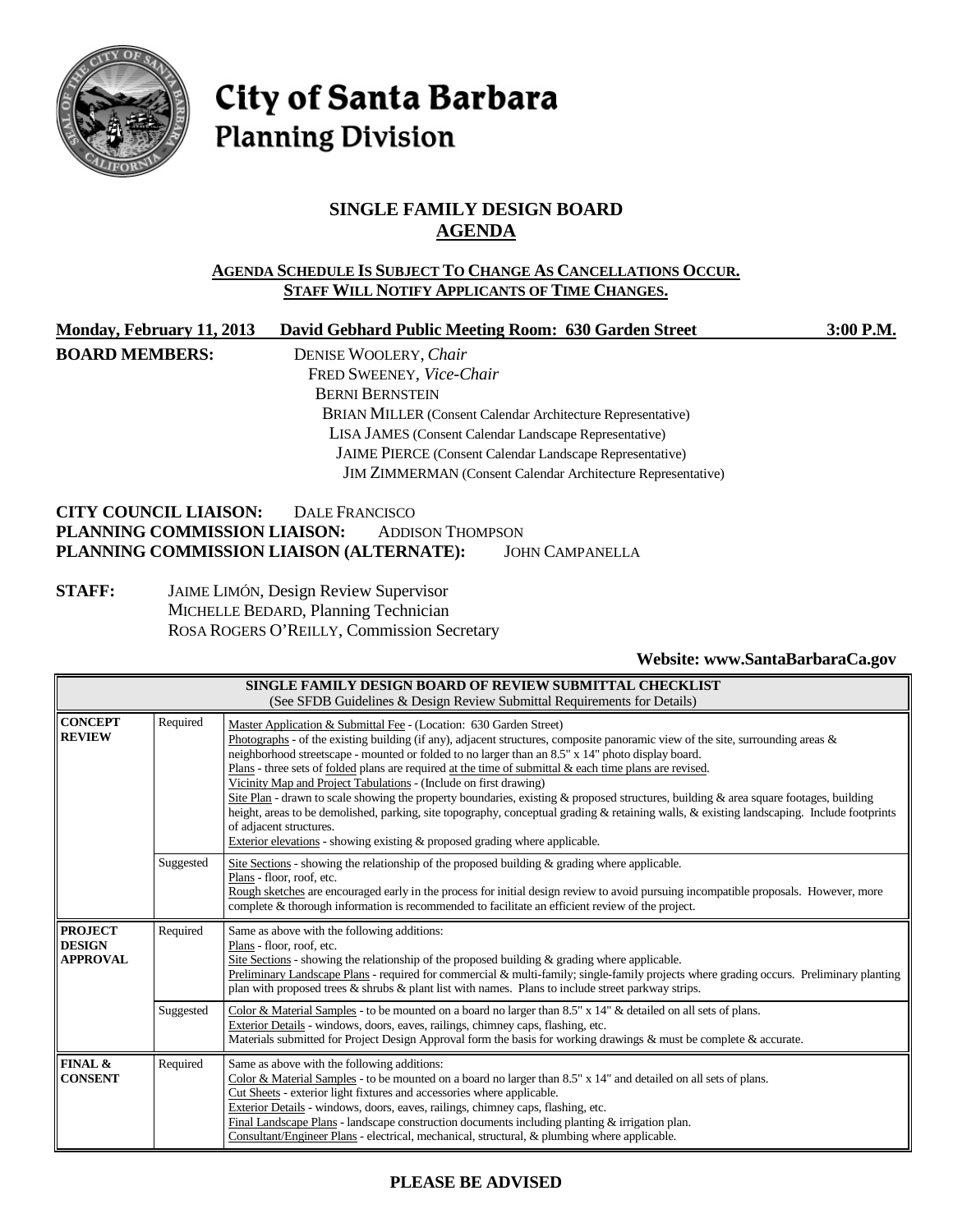- The approximate time the project will be reviewed is listed to the left of each item. It is suggested that applicants arrive 15 minutes early. The agenda schedule is subject to change as cancellations occur. Staff will notify applicants of time changes.
- The applicant's presence is required. If an applicant is not present, the item will be postponed indefinitely. If an applicant cancels or postpones an item without providing advance notice, the item will be postponed indefinitely and will not be placed on the following Single Family Design Board of Review (SFDB) agenda. In order to reschedule the item for review, a rescheduling fee will be paid and the applicant must fill out and file a Supplemental Application Form at 630 Garden Street (Community Development Department) in addition to submitting appropriate plans.
- All approvals made by the SFDB are based on compliance with Municipal Code Chapter 22.69 and with adopted SFDB guidelines. Some agenda items have received a mailed notice and are subject to a public hearing.
- The SFDB may grant an approval for any project scheduled on the agenda if sufficient information has been provided and no other discretionary review is required. Substitution of plans is not allowed, if revised plans differing from the submittal sets are brought to the meeting, motions for Project Design Approval or Final Approval will be contingent upon staff review for code compliance.
- The Board may refer items to the Consent Calendar for Project Design Approval and Final SFDB approval.
- Concept review comments are generally valid for one year. Per SBMC 22.68.110, a project design approval is valid for three years from the date of the approval unless a time extension has been granted or a building permit has been issued. Projects with a valid land use approval will also automatically extend the project design approval expiration date.
- **APPEALS:** Decisions of the SFDB may be appealed to the City Council. For further information on appeals, contact the Planning Division Staff or the City Clerk's office. Appeals must be in writing and must be filed with the City Clerk at City Hall, 735 Anacapa St. within ten (10) calendar days of the meeting at which the Board took action or rendered its decision.
- **AMERICANS WITH DISABILITIES ACT:** In compliance with the Americans with Disabilities Act, if you need special assistance to gain access to, comment at, or participate in this meeting, please contact the Planning Division at (805) 564-5470, extension 4577. If possible, notification at least 48 hours prior to the meeting will enable the City to make reasonable arrangements in most cases.
- **AGENDAS, MINUTES and REPORTS**: Copies of all documents relating to agenda items are available for review at 630 Garden St. and agendas and minutes are posted online at [www.SantaBarbaraCA.gov/SFDB.](http://www.santabarbaraca.gov/SFDB) Materials related to an item on this agenda submitted to the SFDB after distribution of the agenda packet are available for public inspection in the Community Development Department located at 630 Garden St., during normal business hours. If you have any questions or wish to review the plans, please contact Michelle Bedard at  $(805)$  564-5470, extension 4551, or by email at [MBedard@SantaBarbaraCa.gov.](mailto:MBedard@SantaBarbaraCa.gov) Our office hours are 8:30 A.M. to 4:30 P.M., Monday through Thursday, and every other Friday. Please check our website under *City Calendar* to verify closure dates.

#### **LICENSING ADVISORY:**

The Business and Professions Code of the State of California and the Municipal Code of the city of Santa Barbara restrict preparation of plans for certain project types to licensed professionals. Applicants are encouraged to consult with Building and Safety Staff or Planning Staff to verify requirements for their specific projects.

Unlicensed persons are limited to the preparation of plans for:

- $\triangleright$  Single or multiple family dwellings not to exceed four (4) units per lot, of wood frame construction, and not more than two stories and basement in height;
- $\triangleright$  Non-structural changes to storefronts; and,
- $\blacktriangleright$  Landscaping for single-family dwellings, or projects consisting solely of landscaping of not more than 5,000 square feet.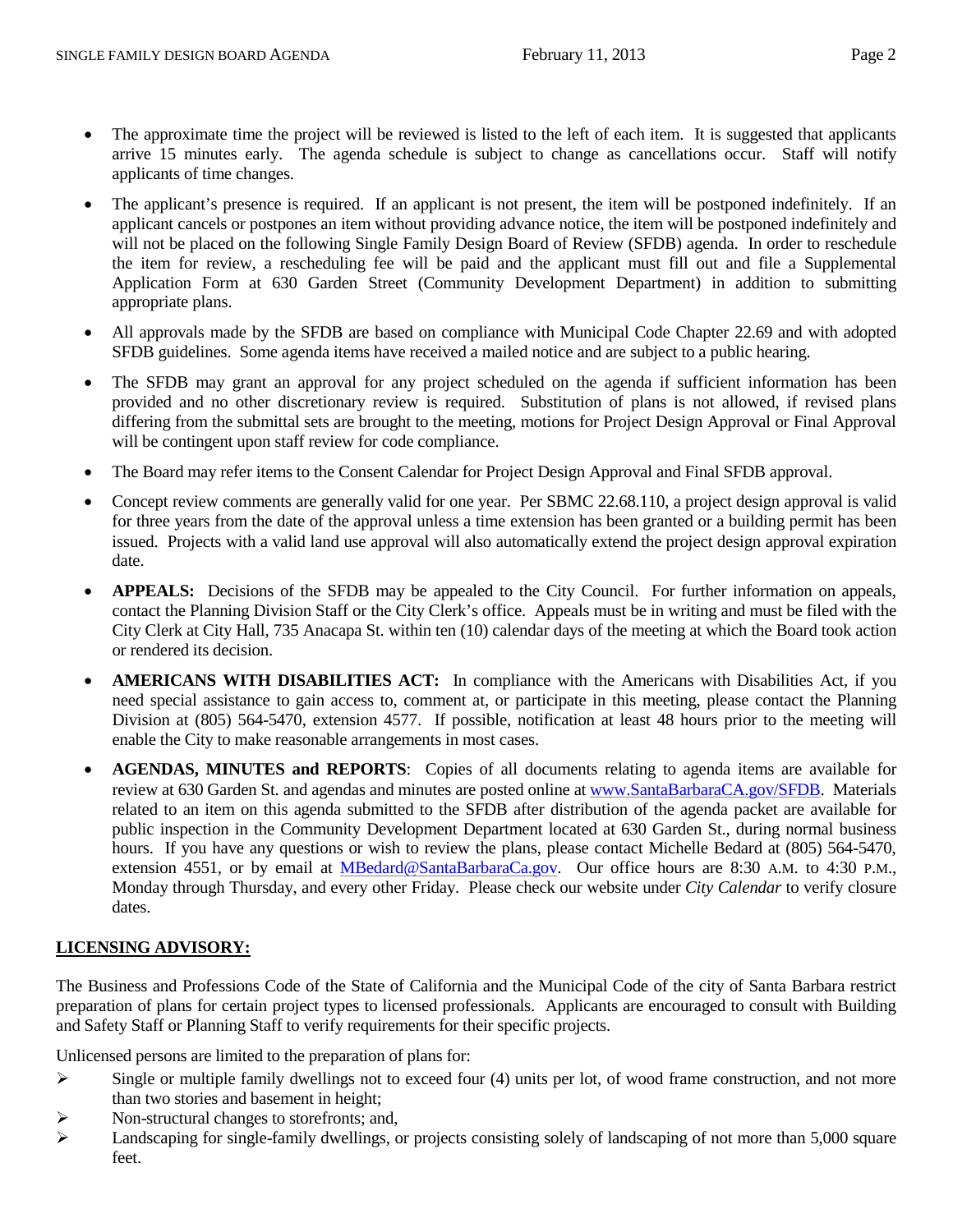#### **NOTICE:**

- 1. On February 07, 2013, this Agenda was duly posted on the indoor and outdoor bulletin boards at the Community Development Department, 630 Garden Street, and online at [www.SantaBarbaraCA.gov.](http://www.santabarbaraca.gov/)
- 2. This regular meeting of the Single Family Design Board will be broadcast live on City TV-18, or on your computer via [http://www.SantaBarbaraCA.gov/Government/Video/](http://www.santabarbaraca.gov/Government/Video/) and then clicking *City TV-18 Live Broadcast*. City TV-18 will also rebroadcast this meeting in its entirety the following Wednesday morning at 8:00 A.M. An archived video copy of this meeting will be viewable on computers with high speed internet access the following Wednesday at [www.SantaBarbaraCA.gov/SFDB](http://www.santabarbaraca.gov/SFDB) and then clicking *Online Meetings.*

#### **GENERAL BUSINESS:**

A. Public Comment:

Any member of the public may address the Single Family Design Board for up to two minutes on any subject within their jurisdiction that is not scheduled for a public discussion before the Board on that day. The total time for this item is ten minutes. (Public comment for items scheduled on today's agenda will be taken at the time the item is heard.)

- B. Approval of the minutes of the Single Family Design Board meeting of January 28, 2013.
- C. Consent Calendar: February 4, 2013 and February 11, 2013.
- D. Announcements, requests by applicants for continuances and withdrawals, future agenda items, and appeals.
- E. Subcommittee Reports.

#### **CONCEPT REVIEW - NEW ITEM**

#### **1. 616 E VALERIO ST R-2 Zone**

**(3:20)** Assessor's Parcel Number: 027-270-003 Application Number: MST2013-00030 Owner: Catherine Edwardson Architect: Harrison Design Associates

> (Proposal to convert an existing duplex into a new 3,454 square foot, three-story single-family residence with an attached 462 square foot two-car garage. The proposal includes an interior remodel of the existing 552 square foot basement and converting 54 square feet of existing basement crawl space into a new habitable floor area. Exterior alterations include eliminating the gable roof element at the front elevation, demolish and rebuild the 68 square foot front porch, demolish the existing 225 square foot second story deck and replace with a new 455 square foot second story deck, adding Juliette balconies, and door and window alterations. The proposed development total of 3,916 square feet, located on a 10,704 square foot parcel, is 103% of the floor-to-lot-area ratio (FAR) guideline for an (R-2) two-family residentially zoned parcel.)

#### **(Concept Review; action may be taken if sufficient information is provided.)**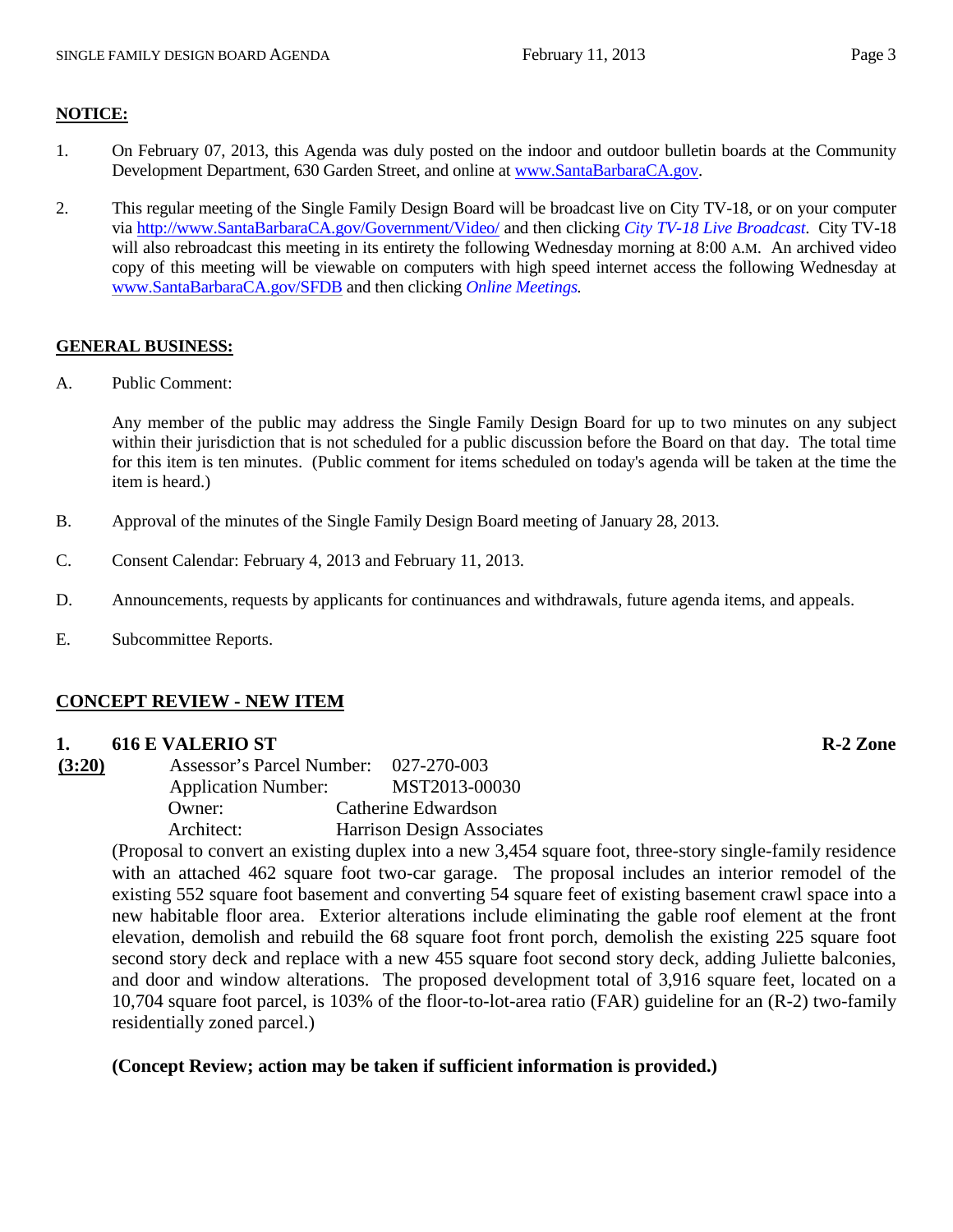# **PROJECT DESIGN REVIEW**

**2. 1642** CALLE CANON **A-2 Zone**<br> **1642** CALLE CANON **Assessor's Parcel Number:** 041-140-008 **(3:40)** Assessor's Parcel Number: 041-140-008 Application Number: MST2012-00205 Owner: Charles Mugler Architect: Garcia Architects Inc

(Proposal to construct a new split level 1,812 square foot residence with an attached 568 square foot garage, a 312 square foot workshop and a 922 square foot basement located on an approximately 5.9 acre lot in the Hillside Design District. The proposal includes a new detached 1,291 square foot two story two-car garage/barn. Two single family residences and an accessory structure currently exist on the project site. the proposed total of 4,444 square feet of new construction in addition to the existing 2,121 square feet of the existing residences is 85% of the guideline floor-to-lot-area ratio (FAR). The project requires Staff Hearing Officer review for a Performance Standard Permit for three single family residences on one lot. The project will address violations in ENF2012-00027.)

#### **(Project Design Approval requested. Project requires compliance with Staff Hearing Officer Resolution No. 005-13. Compliance with Tier 3 Storm Water Management Program is required prior to Final Approval.)**

# **CONCEPT REVIEW - NEW ITEM: PUBLIC HEARING**

#### **3. 46 CAMINO ALTO A-1 Zone**

| (4:00) | Assessor's Parcel Number:  | 019-150-015              |
|--------|----------------------------|--------------------------|
|        | <b>Application Number:</b> | MST2012-00490            |
|        | Owner:                     | Sunkist Investments, LLC |
|        | Applicant:                 | Laura Bridley            |
|        |                            |                          |

(Proposal for 310 cubic yards of site grading, including 210 cubic yards of export, and development of a new 18-foot wide and approximately 180 linear foot vehicular access driveway and hammerhead turnaround, to an existing vacant 9.7 acre parcel located in the Hillside Design District. A portion of the new access driveway will be constructed on an access easement on the adjacent parcel at 50 Camino Alto.)

**(Concept Review. Comments only; project requires environmental assessment.)**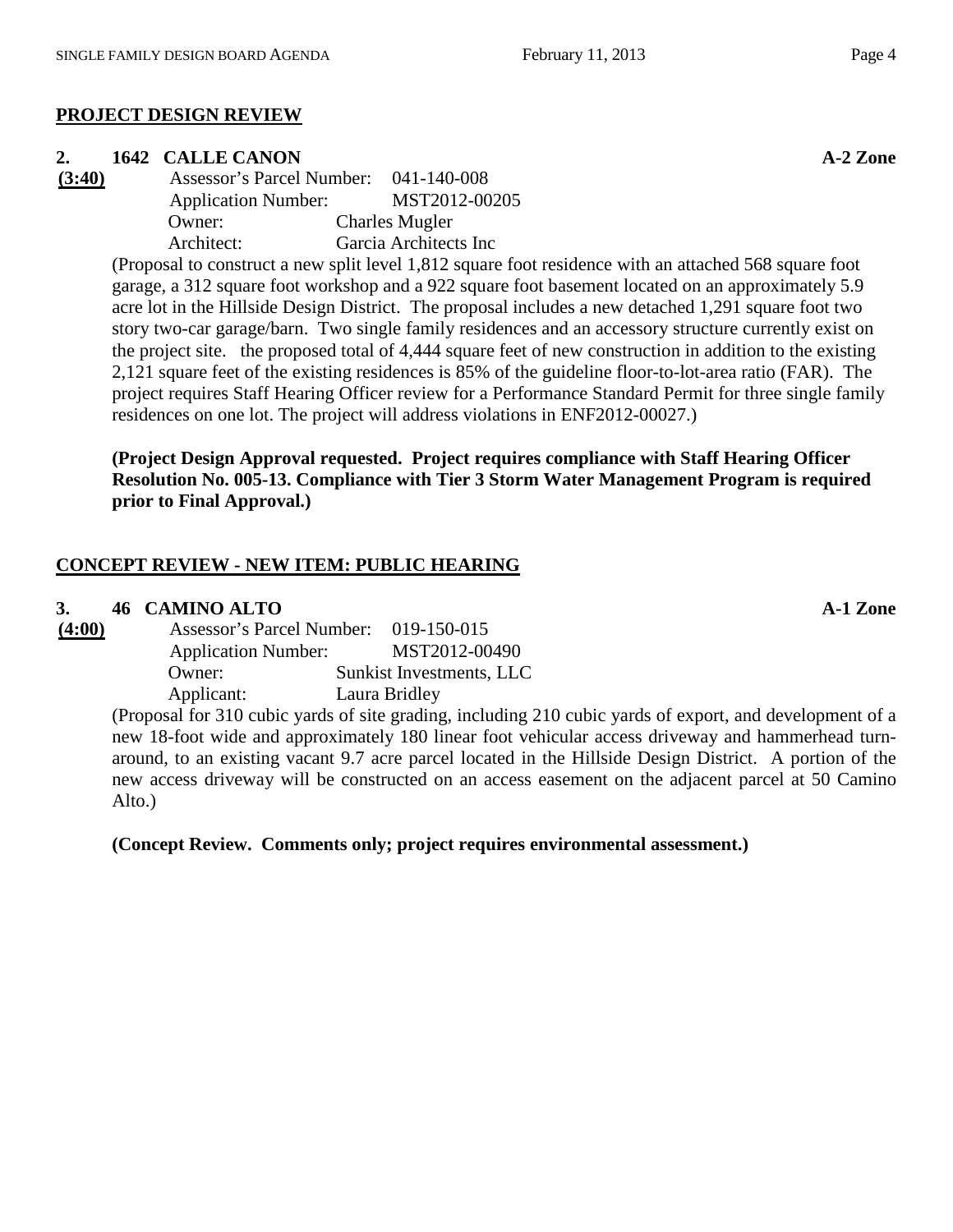# **SFDB-CONCEPT REVIEW (CONT.)**

#### **4. 2082 LAS CANOAS RD A-1 Zone**

**(4:20)** Assessor's Parcel Number: 021-030-037 Application Number: MST2012-00262 Owner: Ron Petelski Architect: James Mcclintock Engineer: Victor Beck

(Proposal for site grading; construction of multiple retaining walls; to level, extend, and pave the driveway; and create a building pad for a future residence located on a 3-acre parcel in the Hillside Design District. The proposal involves 1,250 cubic yards of cut, 1,250 cubic yards of fill, and 1,000 cubic yards of recompaction to be balanced on site. Retaining walls include a new 120 linear foot retaining wall ranging in height from 6-inches to 12 feet, a new 200 linear foot retaining wall ranging in height from 4- to 5-feet, and a new 145 linear foot 6-foot tall site wall. The proposal will address violations identified in enforcement case ENF2012-00172.)

# **(Second Concept Review; project was last reviewed on November, 5, 2012.)**

# **CONCEPT REVIEW - NEW ITEM: PUBLIC HEARING**

#### **5. 2430 CALLE ALMONTE E-1 Zone**

**(4:40)** Assessor's Parcel Number: 041-412-012 Application Number: MST2013-00020 Owner: Farzeen & Venus Nasri Trust

> (Proposal to construct a new 919 square foot second-story addition to an existing 1,839 square foot onestory single-family residence with an attached 408 square foot two-car garage. The proposal includes a new 176 square foot second-story deck. The proposed total of 3,166 square feet, located on a 9,964 square foot lot in the Hillside Design District, is 86% of the required floor-to-lot area ratio (FAR).)

**(Concept Review; comments only.)**

# **CONCEPT REVIEW - NEW ITEM**

# **6. 11 VIA ALICIA E-1 Zone**

 $(5:10)$ 

| Assessor's Parcel Number: 015-311-003 |              |               |
|---------------------------------------|--------------|---------------|
| <b>Application Number:</b>            |              | MST2013-00052 |
| Owner:                                | Trent, Peter |               |
| Architect:                            |              | Dawn Sherry   |
|                                       |              |               |

(Proposed exterior alterations to an existing residence including the following: 1) replace the garage door, replace existing front deck; new 2nd story deck at the west elevation, replace and relocate doors and windows per plan, replace and enlarge existing 2nd & 3rd story balconies and decks. Replace and enlarge existing concrete patio on the south elevation, enlarge of existing deck at the south elevation, and propose a new pool on this existing residential lot.)

# **(Concept review; comments only.)**